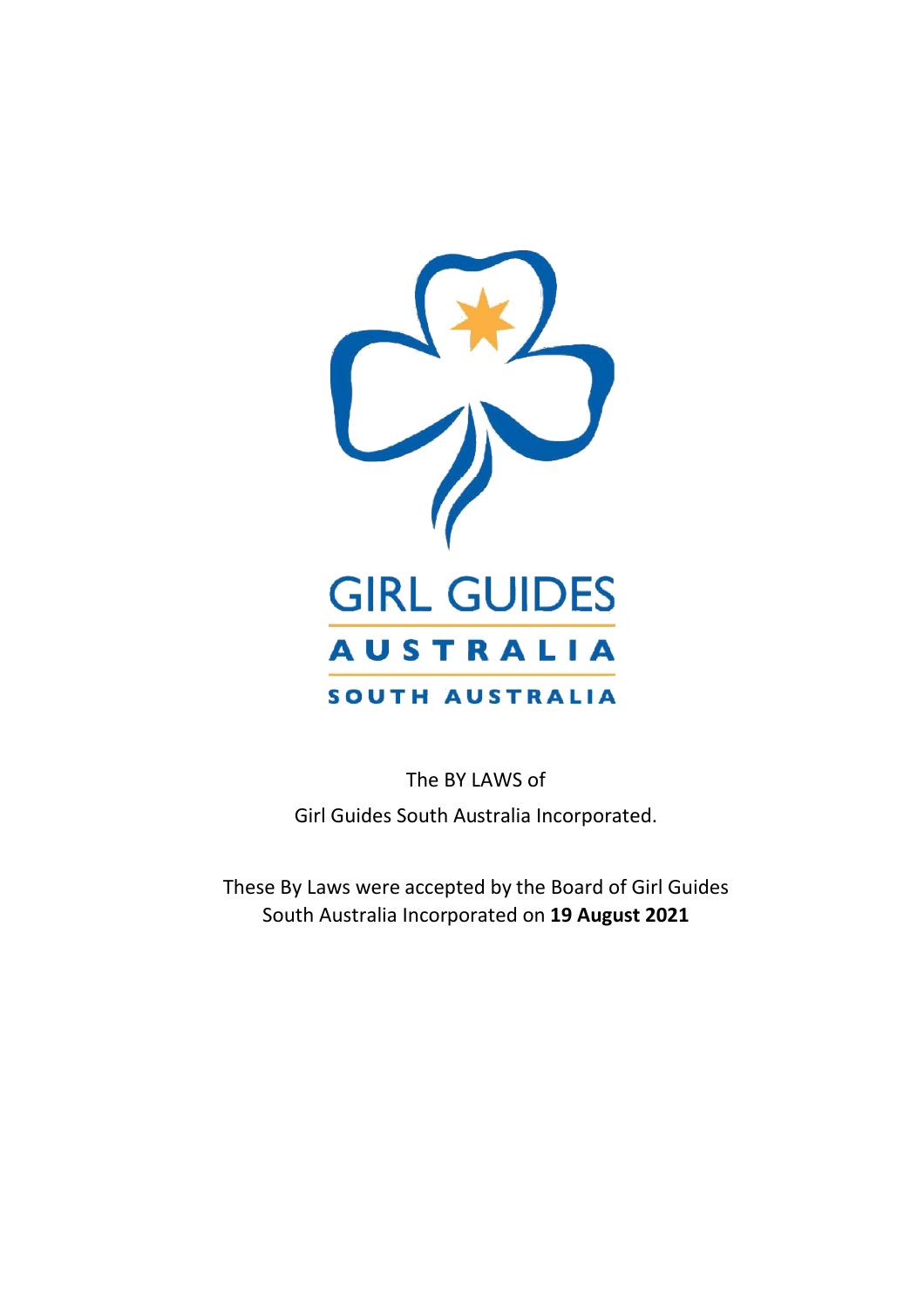

## **1. Membership**

- 1.1 Life Members
	- 1.1.1. There will be a membership category for Life Members.
	- 1.1.2. The number of Life Members and the membership fees for Life Members will be determined from time to time by the Board.
	- 1.1.3. Criteria for the awarding of Life Membership will be set from time to time by the Board and will include a 'time served' element as well as a 'quality of contribution' element.
	- 1.1.4. Nominations for Life Membership will be reviewed by the Girl Guides South Australia Inc. Awards Committee.
	- 1.1.5. Members may accept or decline the offer of Life Membership.
	- 1.1.6. The Board retains the right to rescind Life Membership in the event of the member failing to abide by the code of conduct or on other grounds.
- 1.2. Membership Fees
- 1.2.1. Fees for membership shall be such sum as determined annually by the Board.
- Each member shall pay annual membership fees 01 January or at such other time as the Board determines.
- 1.2.3. Any member whose fee is outstanding for more than three months after the due date for payment shall cease to be a member of the Association, provided that the Board may reinstate such person's membership on such terms as it thinks fit.
- The Trefoil Guild category of membership is only available to members who participate solely in trefoil activities.
- 1.2.5. Membership will cease with the death of a member.
- 1.3. Resignation
	- $1.3.1$ . A member may resign from membership of the Association by giving written notice to the Association. Any member so resigning shall be liable for any outstanding membership fees which may be recovered as a debt due to the Association.
- 1.4. Complaints about Member behaviour
	- 1.4.1. Complaints about Member behaviour may be received by the Chief Executive Officer, the Chair of the Board, or the State Commissioner or the State Commissioners Delegate (as detailed in the Complaint Handling Policy).
	- Where a complaint about a Member's conduct or behaviour is received, the procedures laid out in the Complaint Handling Policy will be followed. Confidential records will be kept of all complaints and may be referred to later if needed.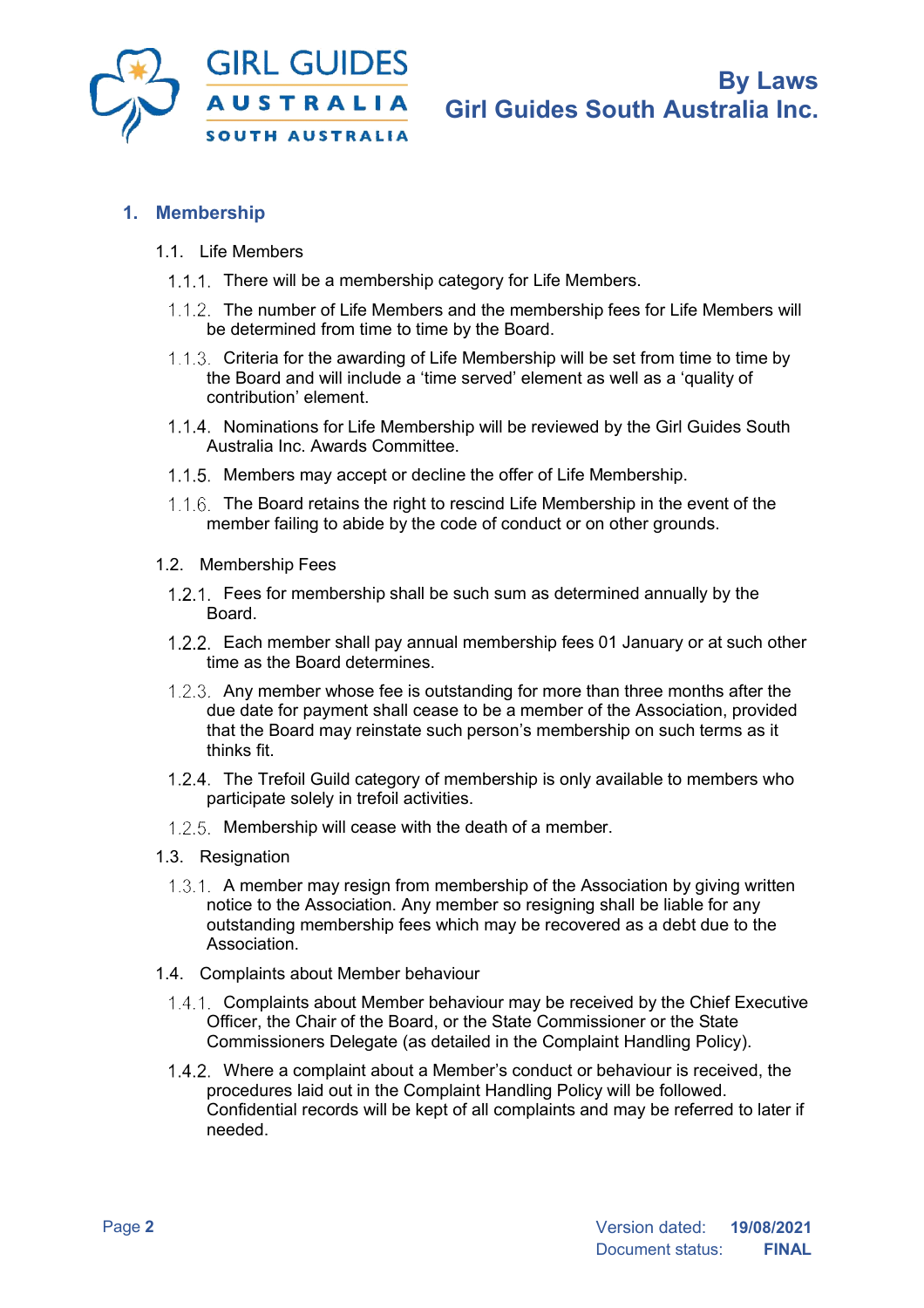![](_page_2_Picture_0.jpeg)

- 1.5. Expulsion of Members
	- 1.5.1. Where there is sufficient evidence that a member has breached the associations Code of Conduct, Guide Lines or the Respectful Behaviour policy, the Board may be asked to resolve to expel a member upon a charge of a breach of the Associations Code of Conduct, Guide Lines or the Respectful Behaviour policy.
- 1.6. Appeals of board determinations
	- 1.6.1. The member has the right to Appeal.
	- 1.6.2. An Appeals Committee will be appointed by the Board and membership of the committee will consist of three Board Members, of which one must be an independent board member.
	- A member may appeal to the Appeals Committee against her expulsion. The member must give written notice to the Chief Executive Officer of her intention to appeal within 14 days of the determination of the Board being communicated to the member.
	- 1.6.4. In the event of an appeal, the appellant's membership of the Association shall not be terminated unless and until the Appeals Committee determines the Appeal.
	- 1.6.5. On any Appeal under 1.4.4, the Appeals Committee may confirm, vary or overturn the Board's decision.
- 1.7. Register of members
	- 1.7.1. The Association must keep a register of members which contains:
		- 1.7.1.1. the name and address of each member,
		- 1.7.1.2. the next of kin/guardian for each youth member,
		- 1.7.1.3. the date on which each member was admitted to the Association; and
		- 1.7.1.4. the date of and reason for termination of membership (if applicable).
	- 1.7.2. Each member is obliged to notify the Association of any change in address.

#### **2. The Board**

- 2.1. Notice of Meeting
	- 2.1.1. Notice of a Board Meeting shall set out the place and time of the meeting; and particulars of the nature and order of the business to be transacted at the meeting.
	- 2.1.2. Notice may be given personally, by post or email or other such technology as determined by the board.
- 2.2. Attendance at Meetings
	- 2.2.1. Board Members are expected to attend a minimum of 60% of Board Meetings and Workshops each year.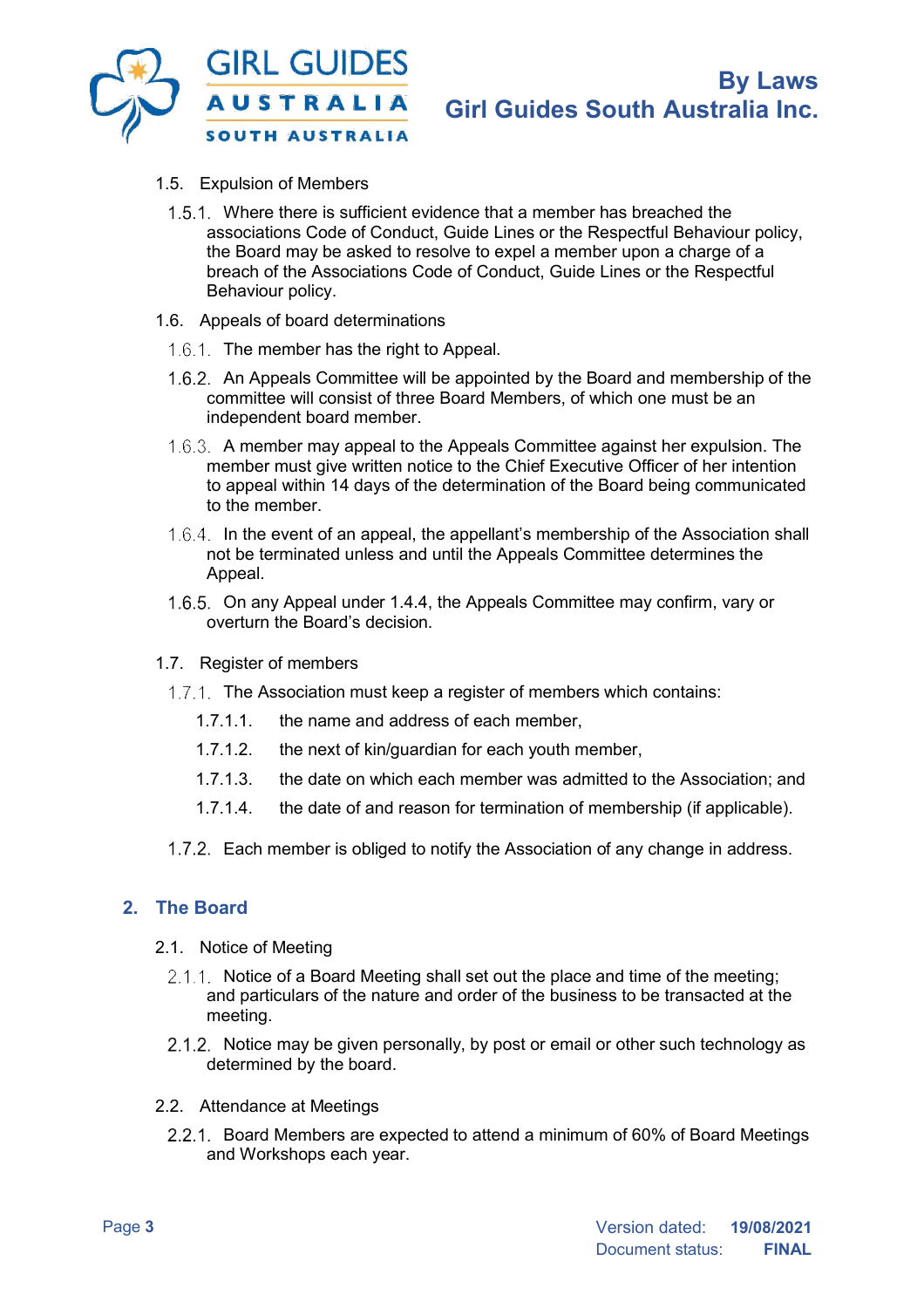![](_page_3_Picture_0.jpeg)

- 2.2.2. If a Board Member is unable to attend 3 consecutive meetings, they will be expected to discuss their ability to attend with the Chair.
- Board Members who do not fulfil the requirements of clauses 2.2.1 & 2.2.2 may be asked to resign their position upon resolution by the Board.
- 2.3. Quorum
	- 2.3.1. If, within 30 minutes after the time appointed for the meeting, a quorum of members is not present, the meeting may proceed, notes of the meeting are to be taken and no decisions or motions are to be undertaken.
	- 2.3.2. Any decisions or motions required may be undertaken by the Chair of the board via email, with ratification at the next scheduled board meeting.
	- 2.3.3. If the quorum of members is not maintained once a meeting has commenced, no further decisions can be resolved until quorum is restored. Any outstanding items must be either deferred to the next meeting of the Board, or decisions or motions undertaken via email if it is not possible to resume the meeting within 30 minutes.
- 2.4. Inurement and Conflict of Interest
	- 2.4.1. No member of the Board shall receive any pecuniary gain, benefit or profit, incidental or otherwise, from the activities, financial accounts and resources of Girl Guides South Australia, except as otherwise provided in these by laws.
	- 2.4.2. All members of the Board shall disclose any interest or affiliation they may have with any entity or individual with which the Association has entered, or may enter, into contracts, agreements or any other business transaction, as soon as the Board Member becomes aware of such conflict and shall refrain from voting on, or influencing the consideration of, such matters.
	- 2.4.3. No member of the Board shall receive any compensation, or other tangible or financial benefit for service on the Board. However, the Board may authorise payment by the Association of actual and reasonable expenses incurred by a member of the Board in appropriate circumstances.
	- 2.4.4. The Board may provide provision for an Honorarium to be allocated to a specific board member to recognise the contribution of that role to the Association. This may be varied by the Board at a regular meeting.
	- 2.4.5. The Association may engage in contracts or transactions with members of the Board and any corporation, partnership, association or other organisation in which one or more of the members:
		- 2.4.5.1 are officers:
		- 2.4.5.2. have a financial interest in; or
		- 2.4.5.3. are employed by,
		- 2.4.5.4. Provided that the following conditions are met:
			- 2.4.5.4.1. the facts regarding the relationship or interest as they relate to the contract or transaction are disclosed to the Board prior to commencement of any such contract or transaction; and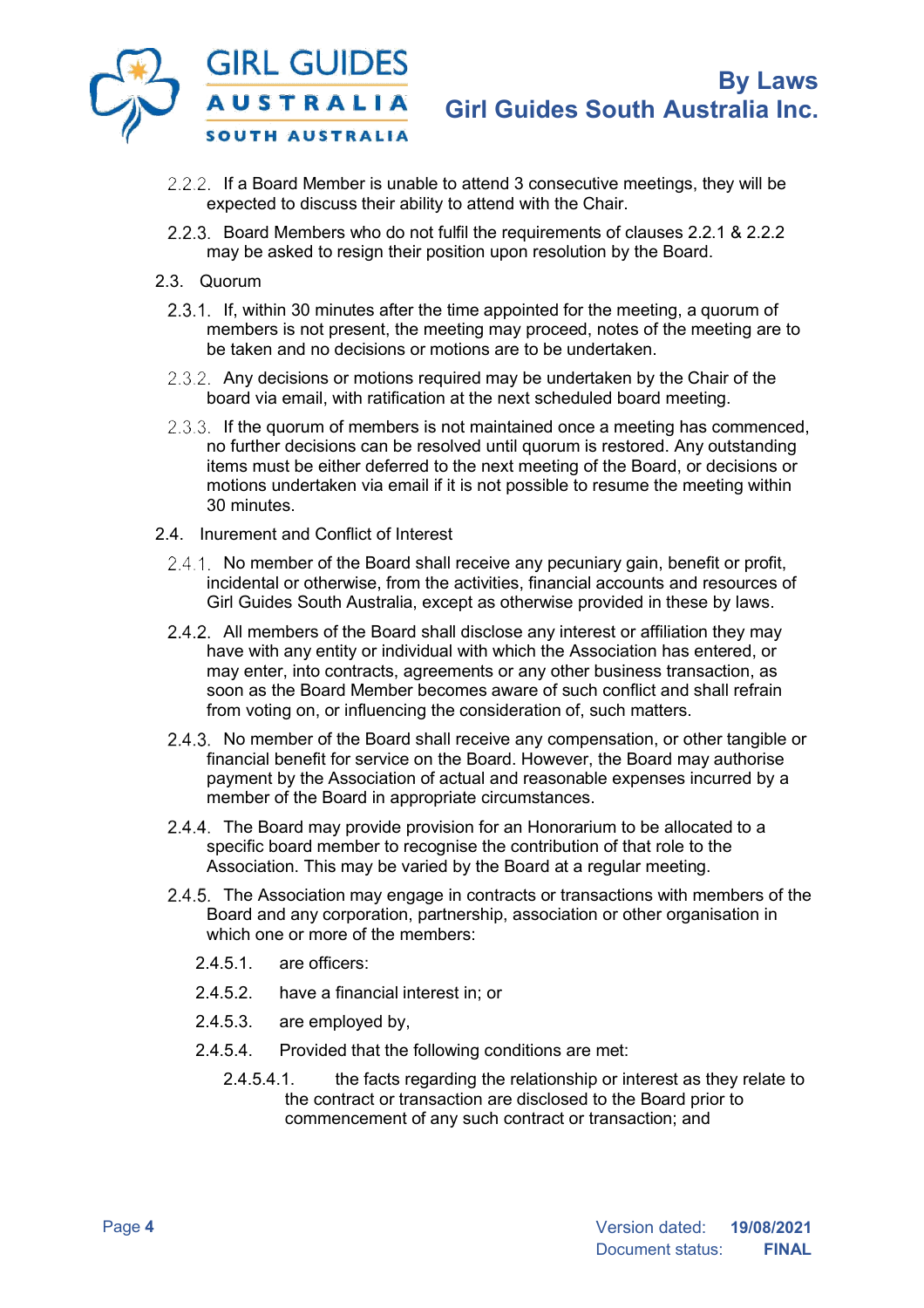![](_page_4_Picture_0.jpeg)

- 2.4.5.4.2. the Board, in good faith, authorises the contract or transaction by a majority vote of the members of the Board who do not have an interest in the transaction or the contract; and
- 2.4.5.4.3. the contract or transaction is fair to the Association and complies with the laws and regulations of South Australia.
- 2.5. Independence of Board Members
	- 2.5.1. All members of the Board shall act in an independent manner consistent with their obligations to the Association as a whole and applicable law, regardless of any other affiliations, memberships, or positions.

### **3. General Meetings**

- 3.1. Notice of meetings
	- $3.1.1$ . Notice of a general meeting shall set out the time and place of the meeting, and particulars of the nature and order of the business to be transacted at the meeting.
	- 3.1.2. A notice may be given by the Association to any member by:
		- 3.1.2.1. serving the member with the notice personally;
		- 3.1.2.2. sending it by email to the email address appearing in the register of members; or
		- 3.1.2.3. sending it by post to the address appearing in the register of members.
		- 3.1.2.4. Or by other technology as determined by the board.
	- Where a notice is sent by post:
		- 3.1.3.1. the service is effected by properly addressing, prepaying and posting a letter or packet containing the notice; and
		- 3.1.3.2. unless the contrary is proved, service will be taken to have been effected at the time at which the letter or packet would be delivered in the ordinary course of post.
- 3.2. Voting at meetings Proxy
	- 3.2.1. Any appointment of a proxy for the purposes of voting at a general meeting must be in writing and must be signed by the member making the appointment.
	- A member holding the proxy of another member must produce the written appointment prior to exercising the proxy at the meeting.
- 3.3. Voting at meetings Postal
	- $3.3.1$ . A member may request a postal vote no later than 10 days prior to the day on which the meeting is to be held.
	- 3.3.2. If a member requests a postal vote, the Chief Executive Officer shall send a postal voting package to that member no later than 7 days prior to the day on which the meeting is to be held.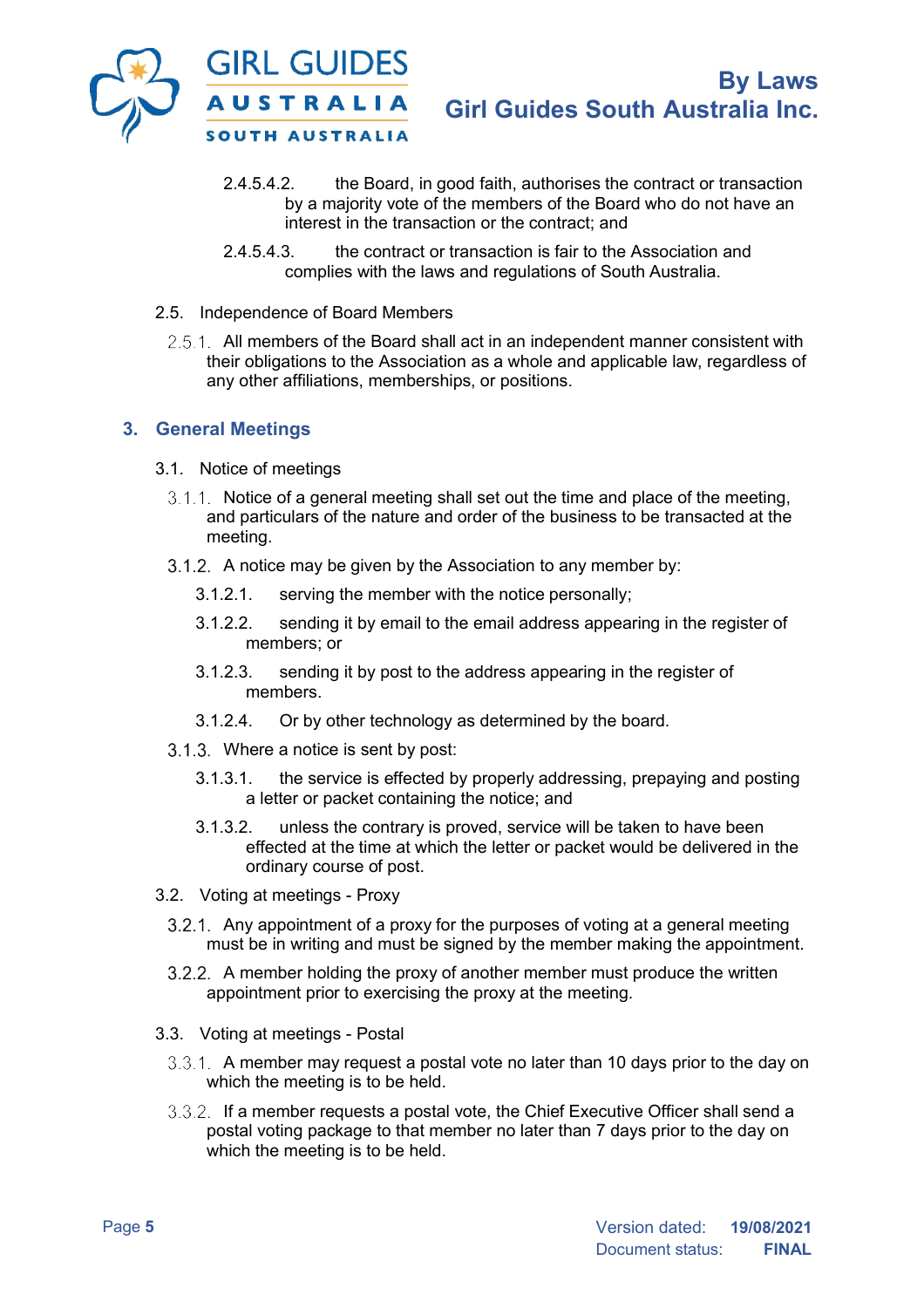![](_page_5_Picture_0.jpeg)

- 3.3.3. The postal voting package must contain:
	- 3.3.3.1. the wording of any proposed resolutions;
	- 3.3.3.2. (if for an election) the nomination details and profiles of all candidates for election;
	- 3.3.3.3. one or more ballot paper/s;
	- 3.3.3.4. a voter declaration form;
	- 3.3.3.5. instructions for completion of a valid postal vote
- 3.3.4 The postal voting procedure is as follows:
	- 3.3.4.1. Each ballot paper is to be completed;
	- 3.3.4.2. Each ballot paper is to be enclosed in the ballot paper envelope and that envelope is to be sealed.
	- 3.3.4.3. The voter declaration form is to be completed and signed.
	- 3.3.4.4. The ballot paper envelope together with the voter declaration form is to be enclosed within another stamped sealed envelope addressed to the Association.
	- 3.3.4.5. The postal vote must be received by the Association not less than 2 days prior to the day on which the meeting is to be held.
	- 3.3.4.6. On delivery to the Association, the outer envelope only shall be opened by the Chief Executive Officer, who shall record the name of the member in the records for the meeting.
	- 3.3.4.7. The ballot paper envelope is to be presented unopened and unidentified to the Returning Officer of the election.

### **4. Elections of Officers**

- 4.1. Nominations
	- 4.1.1. A member may nominate herself or any other member for election.
	- If a member nominates another member, the nominated member must accept the nomination prior to her nomination being formally accepted.
	- 4.1.3. Nominations will close no later than one calendar month prior to the date of the general meeting at which the election will take place.
	- 4.1.4. Names of the candidates will be notified to members with the notification of the meeting.
	- Where only one nomination is received for a position, there will be a vote by members with an option of yes, no or abstain.
	- 4.1.6. All candidates will be required to present a short biography for consideration before voting commences.
	- 4.1.7. Voting for the election of officers will be by secret ballot.
- 4.2. Nominations for State Commissioner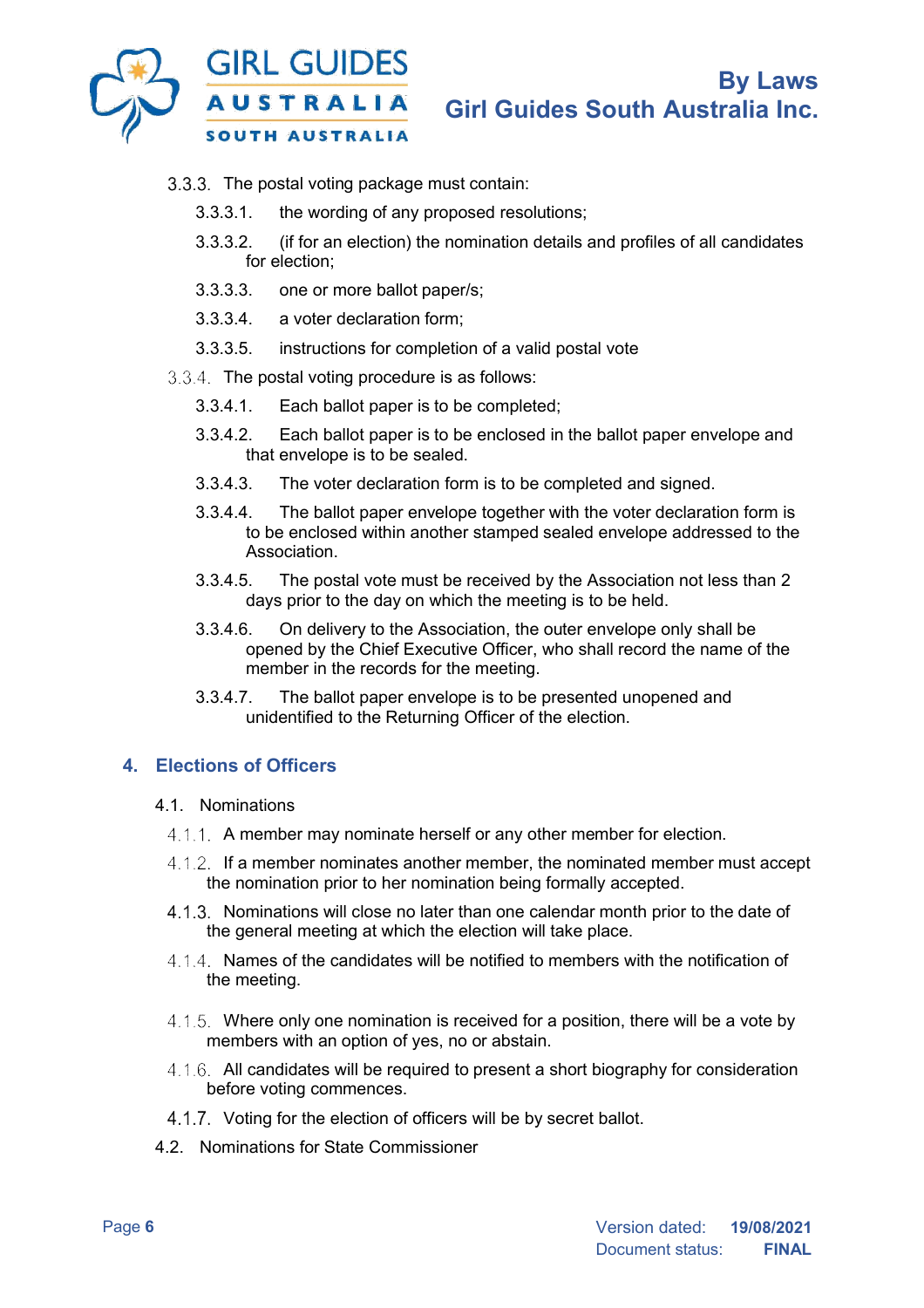![](_page_6_Picture_0.jpeg)

- 4.2.1. Nominations for State Commissioner will undertake the following process:
	- 4.2.1.1. Nomination for State Commissioner must be made by two members of Girl Guides South Australia Inc, including one member of the current Board.
	- 4.2.1.2. A written statement to the Board of the aims, qualifications and relevant experience of the candidate.
	- 4.2.1.3. An interview with a panel of at least three nominated members of the Board.
	- 4.2.1.4. The panel will recommend to the board suitability for progression to election
	- 4.2.1.5. The Board will then vote to approve whether or not the nomination be tendered to the membership for an election process.
- The State Commissioner nominees will present a short presentation at the election meeting prior to the secret ballot.
- 4.3. Applications for Assistant State Commissioner
	- 4.3.1. Assistant State Commissioners shall be appointed after the following recruitment process has been undertaken:
		- 4.3.1.1. Once a State Commissioner has been elected, or if a vacancy in the Assistant State Commissioner team arises mid-term, the position will be advertised to all adult members as a minimum. External advertising may also take place if the State Commissioner and the Board believe it necessary.
		- 4.3.1.2. The recruitment process will be managed by the State Commissioner, but should include input from at least one board member in the case of the Assistant State Commissioner on the Board.
	- 4.3.2. The recruitment process includes:
		- 4.3.2.1. Written application which identifies how the applicant meets the portfolios as determined by the State Commissioner in the advertising of the role.
		- 4.3.2.2. An interview with the State Commissioner and Board Member (if appropriate) at a minimum.
	- 4.3.3. The Board will endorse the recommendations made by the State Commissioner.
- 4.4. Applications for Board Member: Young Women and Intern
	- 4.4.1. The Board Member: Young Women and Board: Intern shall be appointed after the following has been undertaken:
		- 4.4.1.1. When a vacancy arises in one of these roles, the following process will be enacted by the Chair of the Board:
			- 4.4.1.1.1. The vacancy for Board Member: Young Women will be advertised to all adult members aged 18 to 29 and the vacancy for Board: Intern to all members aged 16 to 29.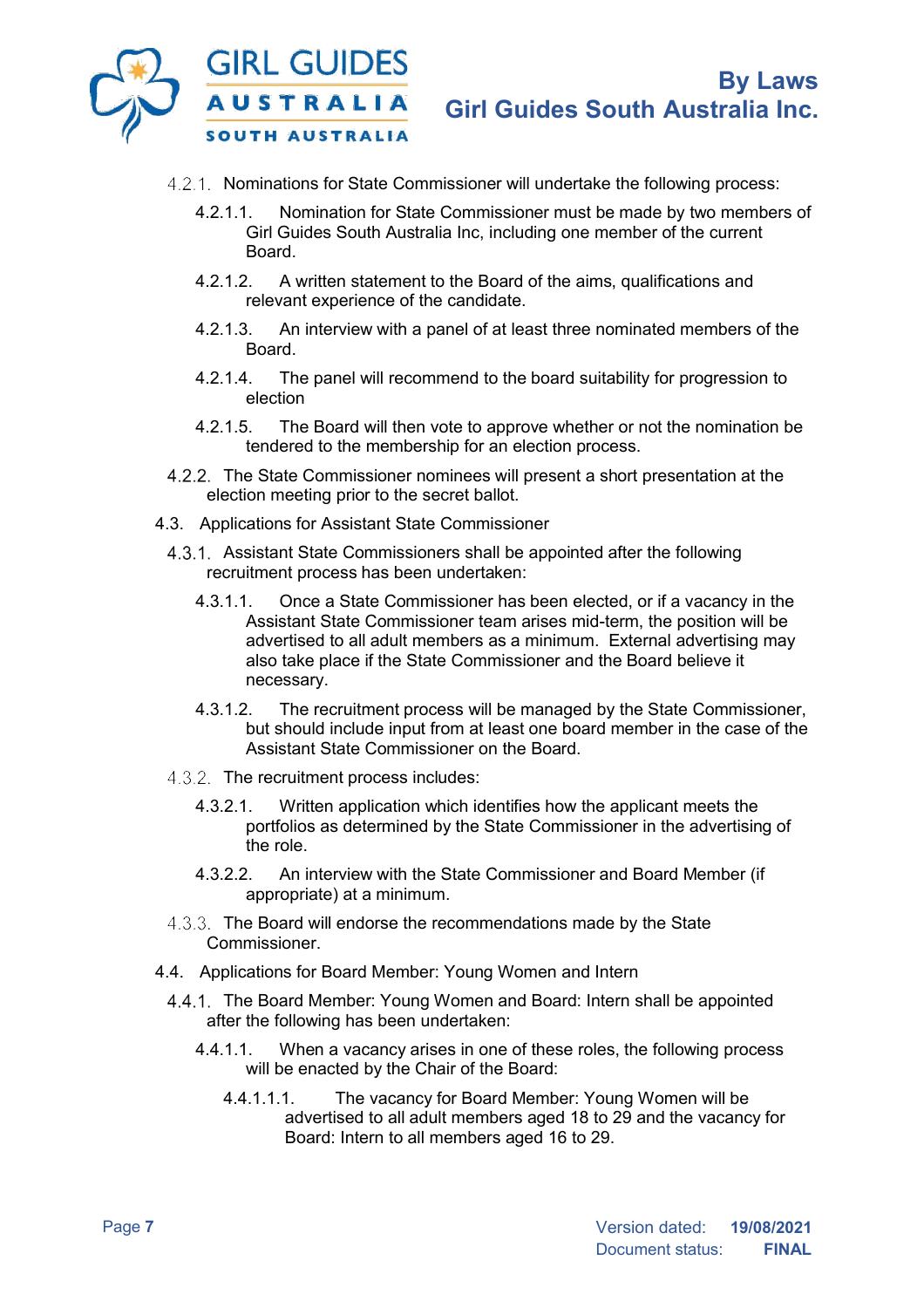![](_page_7_Picture_0.jpeg)

- 4.4.1.2. The recruitment process includes:
	- 4.4.1.2.1. Written application which identifies what the applicant hopes to contribute and gain from joining the board.
	- 4.4.1.2.2. An interview with the Chair of the Board and State Commissioner (or her delegate) at a minimum.
- The Board will endorse the recommendations made by the Chair of the Board and State Commissioner (or her delegate).
- 4.4.3. If an applicant is aged under 18, parental consent will be sought and a discussion with the parents/carers will take place as part of the recruitment process, and repeated as needed for the duration of the term.
- 4.5. Elections
	- 4.5.1. Where multiple elections are to be held in the same meeting, the order of elections shall be:
		- 4.5.1.1. State Commissioner
		- 4.5.1.2. State Treasurer
		- 4.5.1.3. Elected Members (If multiple elected member elections are to be held at the same meeting, they should be held in order of longest term first)
	- 4.5.2. Results of elections shall be determined using an optional Preferential Voting method where there is more than one candidate.
	- 4.5.3. Voters use numbers to mark their preferences on the ballot paper with 1 indicating their first preference, 2 indicating their second preference etc.
	- A candidate who receives over 50% plus one, of first preferences is declared elected.
	- 4.5.5. If no candidate achieves over 50% plus one of first preferences, the candidate in receipt of the lowest number of first preferences is eliminated and their second preferences are reallocated. This continues until one candidate receives over 50% plus one, of votes.
	- Where there is only one nomination, the candidate must receive 50% plus one of yes votes of the total vote, to be elected.

#### **5. Minutes**

- 5.1. Record keeping
	- 5.1.1. Minutes of all proceedings of general meetings of the Association and of meetings of the Board, shall be entered within one month after the relevant meeting in minute books kept for the purpose.
	- 5.1.2. The minutes kept pursuant to this rule will be confirmed by the members of the Association or the members of the Board (as relevant) at the next subsequent meeting and signed by the chairperson of that subsequent meeting.
	- Where minutes are entered and signed they shall, until the contrary is proved, be evidence that the meeting was convened and duly held, that all proceedings